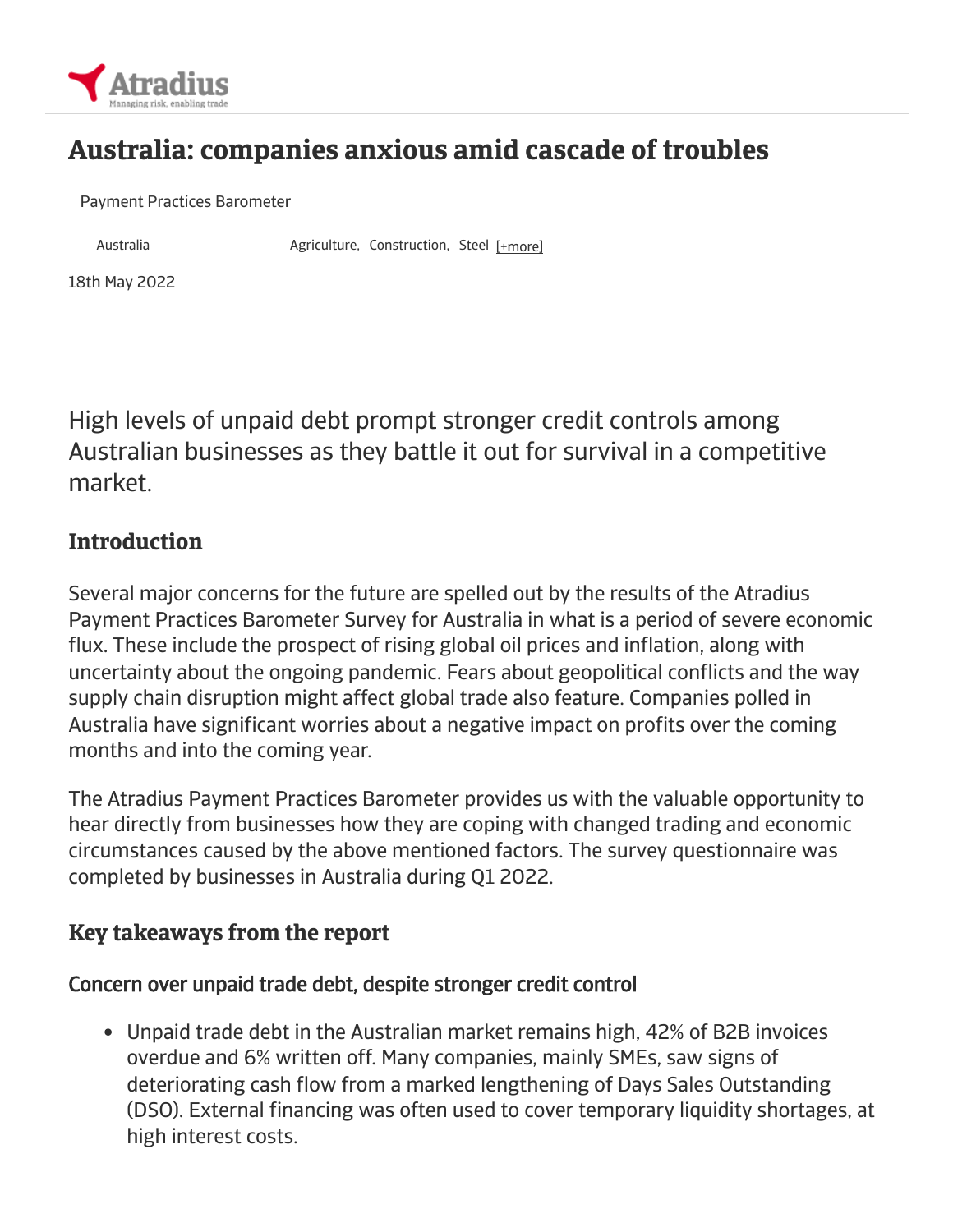The increased prevalence of more liberal credit policies, in response to competitive market pressures, prompted Australian businesses to strengthen their internal credit control. They complemented in-house retention and management of customer credit risk with a range of trade finance solutions. Nearly 30% of the companies polled chose credit insurance .

### Downside risks cloud positive outlook

- $\bullet$  There are several major future concerns for companies polled in Australia  $-$  these include higher global oil prices, inflation, uncertainty about the continuing pandemic, geopolitical conflicts, and supply chain disruptions affecting global trade. Businesses are significantly worried about a negative impact on profits .
- Despite this, most companies have a positive outlook and expect some improvement in B2B payment practices during the next 12 months. Trusting customers to make payments may encourage sales expansion and build loyalty. However, this might also lengthen DSO and have a negative effect on liquidity levels

### Key survey findings for Australia

- B2B credit sales trend upward, focus on customer retention.
- Payment terms for customers stabilise, but criteria are changing.
- B2B trade debt remains high, putting pressure on cash flow.
- Admin headaches and customer dispute spark payment default.
- Stronger credit control key to curbing trade debt management costs.
- DSO expected to worsen, some tough challenges ahead.

## Interested in finding out more?

For a complete overview of both payment practices, trade credit risk trend and and business outlook in Australia in the local agri-food, construction, construction materials and steel/metals industries please download the complete report.

# Related documents

**Payment Practices [Barometer](https://group.atradius.com/documents/payment-practices-barometer-australia-en-2022.pdf) Australia 2022** (5.03MB PDF)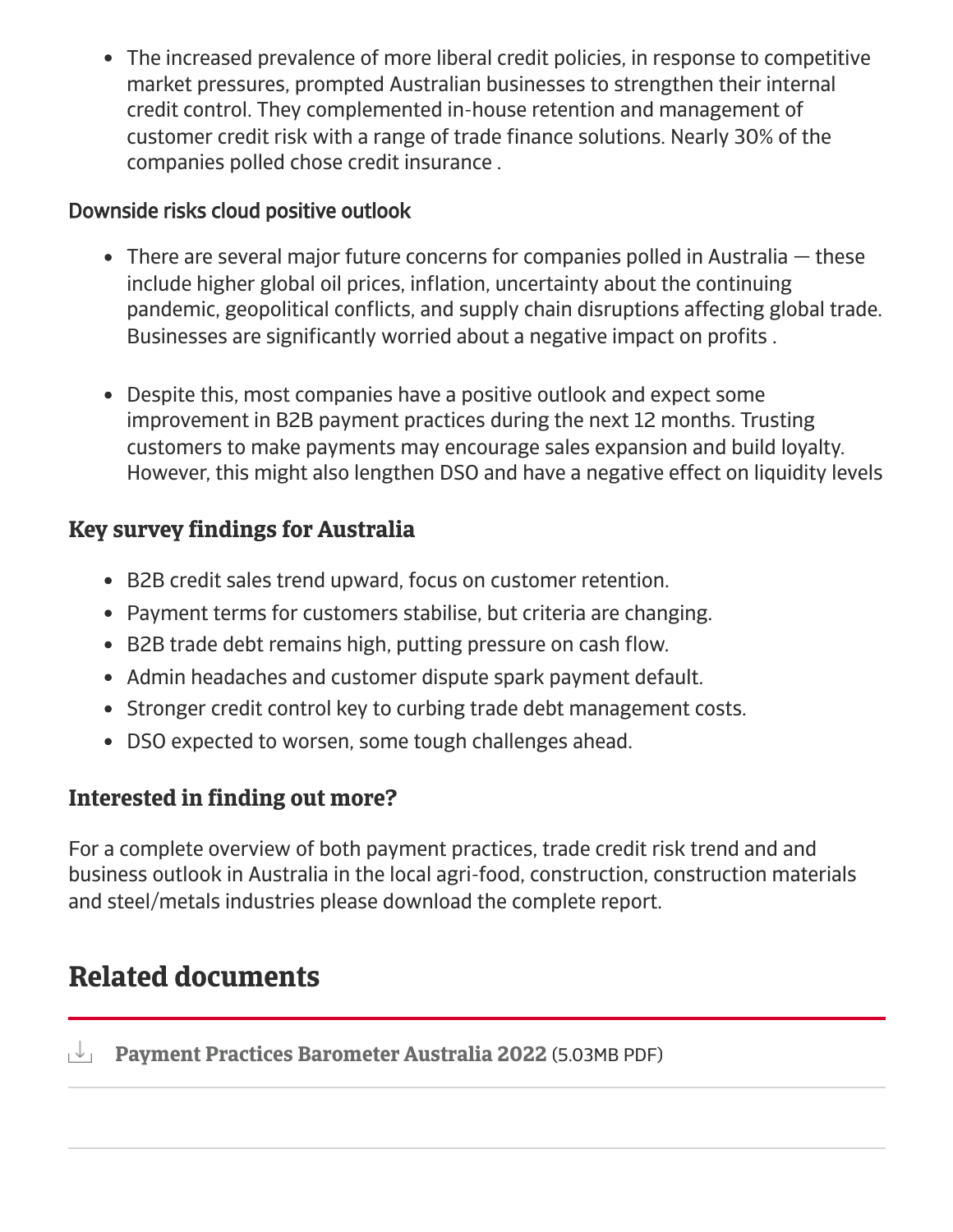#### **Products**

- Credit [Insurance](https://group.atradius.com/products/credit-insurance.html)
- [Multinationals](https://group.atradius.com/products/global-credit-insurance.html)
- Special [Products](https://group.atradius.com/servlet/Satellite?c=AT_Content_C&childpagename=Group%2FAT_Content_C%2FProductTemplate&cid=1435152068329&pagename=WrapperSiteEntry)
- Debt [Collections](https://group.atradius.com/products/debt-collections.html)
- [Bonding](https://group.atradius.com/products/bonding.html)
- [Reinsurance](https://group.atradius.com/products/reinsurance.html)
- Case [studies](https://group.atradius.com/products/case-studies.html)

### News and Publications

- [Publications](https://group.atradius.com/publications/)
- [Press](https://group.atradius.com/press/)
- [Country](https://group.atradius.com/publications/trading-briefs/risk-map.html) Risk Map
- Sector [Performance](https://group.atradius.com/publications/sector-performance-snapshots.html) Snapshots
- [Subscribe](https://group.atradius.com/subscription-details/)
- [Careers](https://group.atradius.com/about-us/carreers-overview)

### Legal and Privacy

[GDPR](https://group.atradius.com/gdpr.html)

- Privacy [Statement](https://group.atradius.com/privacy-statement.html)
- Cookie [Information](https://group.atradius.com/cookie-information.html)
- [Phishing](https://group.atradius.com/security.html) & Security
- Legal [Notice](https://group.atradius.com/legal-notice.html)
- Supplier [Information](https://group.atradius.com/supplier-information.html)
- [Customer](https://group.atradius.com/atradius-customer-service-charter.html) Service Charter
- [Disclaimer](https://group.atradius.com/disclaimer.html)